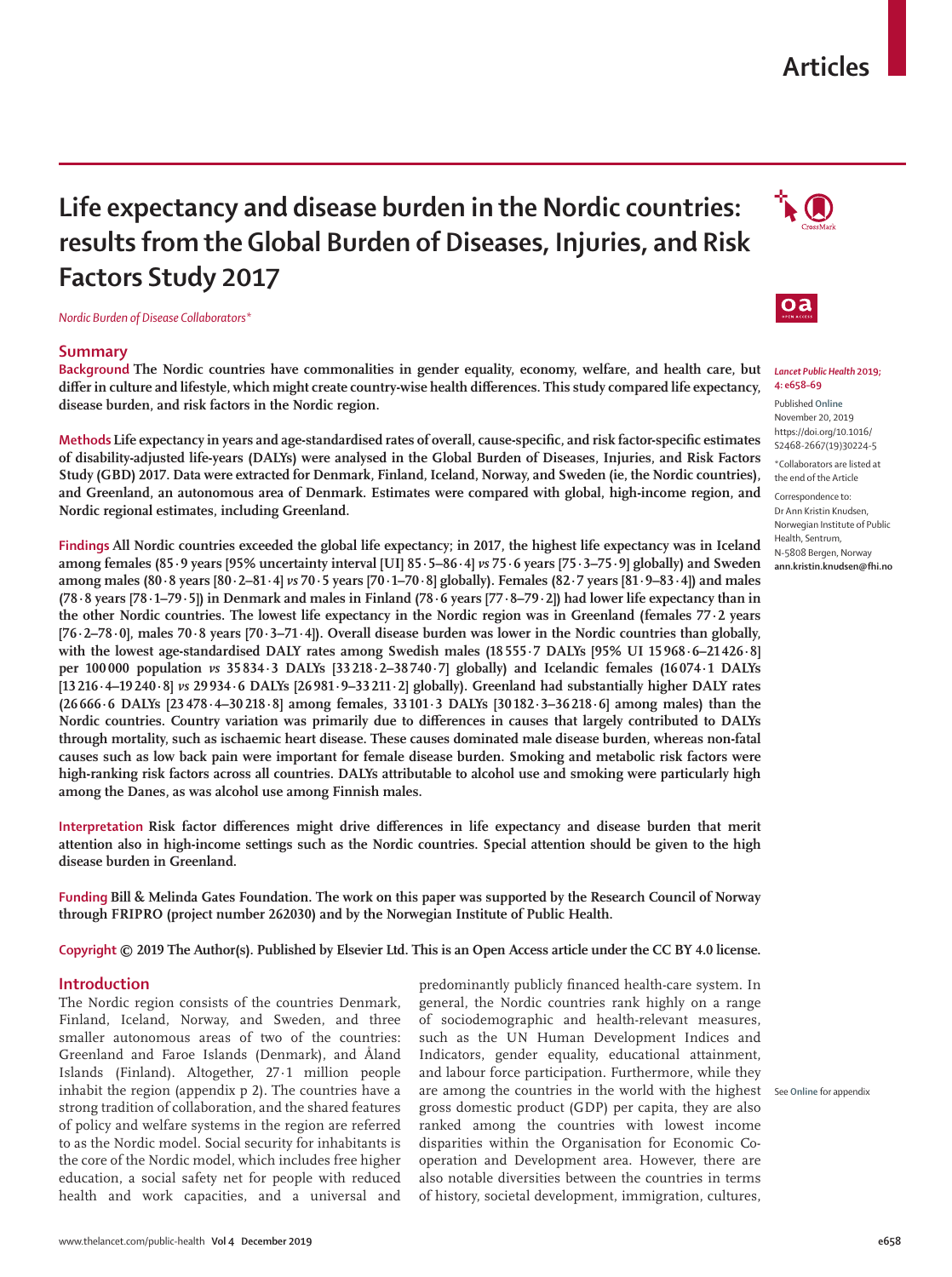#### **Research in context**

#### **Evidence before this study**

The Nordic countries—Norway, Sweden, Finland, Iceland, and Denmark—rank highly on life expectancy and development indices. Previous comparative studies of the Nordic countries have observed differences in middle-age mortality, cardiovascular diseases, and lung cancer and variations in smoking prevalence, alcohol consumption, and alcohol-related mortality between these countries. Despite a relatively rich health data environment in these countries, broad analyses of differences in life expectancy and disease burden between them have not been done. The Global Burden of Diseases, Injuries, and Risk Factors Study (GBD) has described the contribution of fatal and non-fatal causes and risk factors to disease burden in different geographical locations, including the Nordic countries. However, the Nordic results have been part of the overall presentation of results in GBD, and studies focusing specifically on life expectancy and disease burden in the Nordic countries have been lacking.

#### **Added value of this study**

The present study expands on previous single studies in the Nordic countries by including non-fatal diseases and a range of risk factors, comparing the disease burden impact of 167 causes and 39 risk factors using the GBD framework. The results are based on data from nearly 4000 sources in the Nordic countries, while also incorporating data from elsewhere if

and lifestyles. These differences can cause variation in disease burden.

The health situation in the Åland Islands and Faroe Islands is considered comparable to that of Finland and Denmark.<sup>1</sup> Greenland, however, has large challenges related to adverse childhood experiences, poor mental health, obesity, substance misuse and dependence, smoking, and suicide.<sup>2</sup> These challenges are particularly present in the Inuit population,<sup>2</sup> which constitute around 90% of the population.

The Nordic region is known for its relatively rich and comparable health data environment; however, broad analyses of differences in disease burden between the countries are lacking. The aim of the present study was to compare life expectancy and disease burden between countries and sexes in the Nordic region. Based on data from the Global Burden of Disease Study 2017 (GBD 2017), we explored changes in life expectancy from 1990 to 2017, and the top ten causes and risk factors for disability-adjusted life-years (DALYs) among females and males in the Nordic countries and Greenland.

## **Methods**

## **Overview**

GBD analyses adhere to the Guidelines for Accurate and Transparent Health Estimates Reporting standards.<sup>3</sup> Detailed descriptions of measures and methods Nordic data are sparse or absent, ensuring disease burden estimates for all causes and risk factors. The standardised data management and methods employed in GBD ensure comparability of results between diseases and risk factors, and across countries and over time. We used the countryspecific estimates of GBD 2017 to compare life expectancy and disability-adjusted life-years (DALYs) and the risk factors driving the size of these metrics for the Nordic countries. Greenland, an autonomous area of Denmark, was analysed as a separate location in the GBD study and included in the comparison. Sex-specific analyses cover the period from 1990 to 2017. The complete overview over the population health in the Nordic countries provided by the present study, and the evidence of differences and similarities in life expectancy and disease burden between them, adds valuable information to the details known from previous studies.

#### **Implications of all the available evidence**

The Nordic countries have the potential to build on their existing strong tradition of collaboration to face both shared and country-specific public health challenges. The high disease burden due to smoking and alcohol use in Denmark, and alcohol use in Finland, implies potential health gains by adopting public health strategies from Iceland, Norway, and Sweden. The low life expectancy and high disease burden in Greenland compared with the rest of the region are striking and require action.

employed in the GBD study have been previously published.4

GBD has produced disease burden estimates by country since GBD 2010, with annual updates since GBD 2015. Each cycle includes new data sources and methodological advancements, and re-analyses the entire time series of results. In GBD 2017, disease burden was estimated for 282 causes of death, 359 diseases and injuries, and 84 risk factors for 195 countries and territories by sex, age, and year. Causes and risk factors are structured into four-level classification hierarchies, increasing in detail from Level 1 to Level 4 (appendix p 2). On each level, the causes and risk factors are exhaustive and mutually exclusive. In this study, the 167 causes and 39 risks at Level 3 in the hierarchy were examined.

GBD employs four main measures of disease burden: deaths, years of life lost (YLLs), years lived with disability (YLDs), and disability-adjusted life-years (DALYs; panel). Additionally, the present study includes measures of life expectancy.

#### **Data sources**

An aim in GBD is to identify and use all available health data sources in the analyses. Information on cause prevalence and incidence is gathered through systematic searches and reviews of published and unpublished data. Information about the input data sources can be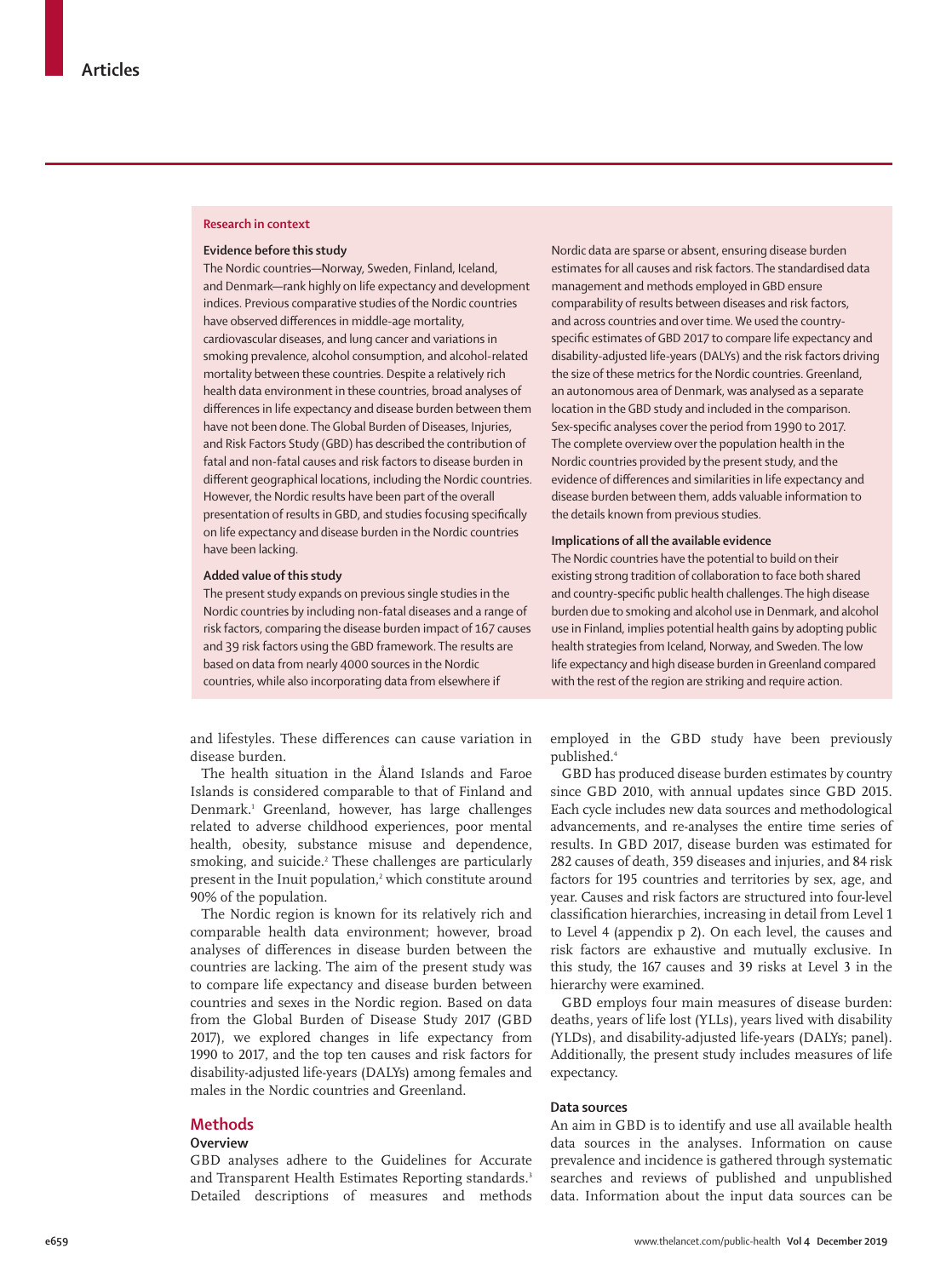found in the GBD<Global Health Data Exchange> (GHDx) platform. Data on mortality and causes of death are, for the Nordic countries, collected from vital registration systems, such as cause of death registries. Deaths with unspecified diagnoses or codes that cannot be underlying causes of death—so-called garbage codes, such as heart failure—are redistributed in GBD to valid death codes (eg, for heart failure, to coronary heart disease, atrial fibrillation, and other causes) according to algorithms. The proportion of redistributed garbage codes toward the end of the present study period (2015–16) varied from 34% in Greenland to 4% in Finland, with 15–16% in Denmark, Norway, and Sweden.<sup>5</sup>

## **Disease burden estimation**

Cause of Death Ensemble modelling (CODEm) is used in GBD to estimate causes of death by age, sex, geography, and time.6 Estimates of incidence, prevalence, excess mortality, and remission are calculated in DisMod-MR 2.1, a Bayesian meta-regression tool.7 Assumed independent comorbidity is factored into the estimates. Disability weights quantify health loss associated with non-fatal causes. They range from 0 ("no health loss") to 1 ("dead") and are based on the general population's consideration of cause-specific health loss.<sup>8</sup>

The attributable disease burden from risk factors is estimated in three steps. First, meta-analyses of the published literature are done to estimate the relative risk of non-fatal health loss, mortality, or both, for each risk factor–outcome pair. Next, the current distribution of exposure to risk factors is estimated by location, sex, and age group. Finally, attributable disease burden is estimated by comparing the burden due to the current risk factor distribution with the hypothetical burden due to the theoretical minimum risk exposure level distribution.

## **Uncertainty analysis**

The uncertainty intervals (UIs) of the point estimates reflect uncertainty from model specification, stochastic variation, and measurement bias. The final published GBD estimates and UIs are based on 1000 draws from the posterior distribution of estimates.<sup>9</sup> The mean of the draws defines the point estimate, and the 2·5th and 97·5th percentiles define the bounds of the 95% UIs.

## **Analysis presented in this paper**

We obtained data from the [GBD results tool.](http://ghdx.healthdata.org/gbd-results-tool) Locationspecific estimates were produced in GBD for the Nordic countries (Denmark, Finland, Iceland, Norway, and Sweden) and the Danish autonomous area of Greenland. The Faroe and Åland Islands were included in the Danish and Finnish estimates. We examined sex-location-specific development in life expectancy by year and percentage change between 1990 and 2017 for the Nordic countries and Greenland, and compared these with global estimates and estimates for the GBD high-income super-region (ie, western Europe, southern Latin America, high-income *Panel:* **Measures of disease burden in the Global Burden of Diseases, Injuries, and Risk Factors Study included in the current study**

#### **Life expectancy**

Life expectancy at birth is the number of years a person in a given location can expect to live, given the observed age-specific mortality rates remain constant.

### **YLL**

The YLL is a measure of mortality, quantified as the remaining life expectancy at age of death for a specific cause in a given location. For this measure, life expectancy is defined as the maximum attainable life expectancy, based on a standard life table of the lowest observed death rates in 5-year intervals in populations above 5 million. The same reference is used for both males and females.

### **YLD**

The YLD is a measure of non-fatal health loss. It is estimated by multiplying prevalence of a disease or injury with the associated health loss, quantified by disability weights.

## **DALY**

The DALY measure indicates the difference between the current health state of a population and an ideal situation where everyone lives to maximum attainable life expectancy in full health. DALYs are the sum of mortality (YLLs) and non-fatal health loss (YLDs) in the population.

YLL=year of life lost. YLD=year lived with disability. DALY=disability-adjusted life-year.

countries in North America and Asia Pacific, and Australasia) and the Nordic region. The Nordic regional estimates are the overall estimates for the Nordic countries and for Greenland. We identified and compared the ten Level 3 causes contributing the highest agestandardised rates of YLLs, YLDs, and DALYs per 100000 population by sex, and the ten most important risk factors for DALYs. Location-specific point estimates outside the UIs of the Nordic regional estimates were interpreted as different from the regional estimate. We calculated the proportional difference between the location-specific and the Nordic regional point estimates for the top ten causes and risk factors. Finally, we calculated the percentage of the total number of DALYs attributable to the risk factors included in GBD.

## **Role of the funding source**

The funders had no role in study design, data collection, data analysis, data interpretation, or report writing. All authors had full access to all data. The corresponding author had final responsibility to submit the manuscript for publication.

## **Results**

Life expectancy at birth increased for both sexes in all areas of the Nordic region between 1990 and 2017 For the **Global Health Data Exchange** see [http://ghdx.](http://ghdx.healthdata.org) [healthdata.org](http://ghdx.healthdata.org)

For the **GBD results tool** see [http://ghdx.healthdata.org/gbd](http://ghdx.healthdata.org/gbd-results-tool)[results-tool](http://ghdx.healthdata.org/gbd-results-tool)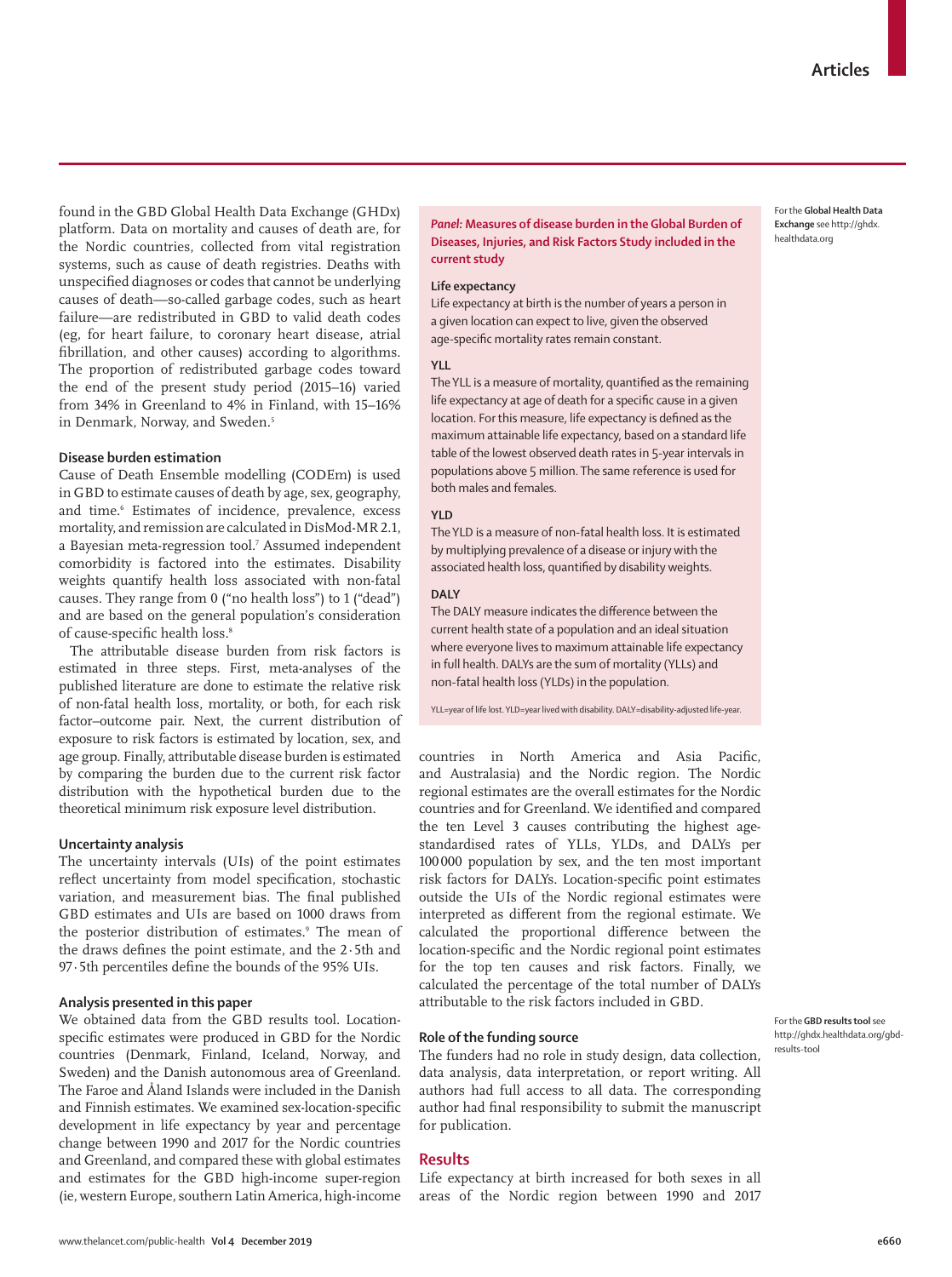

*Figure 1:* **Life expectancy at birth by sex in the years 1990, 2000, 2010, and 2017** The shaded areas around the lines indicate 95% uncertainty intervals.

|               | All-cause age-standardised DALY rate<br>(95% UI) | Percentage of total<br>DALYs due to YLLs | All-cause age-standardised DALY rate<br>(95% UI) | Percentage of total<br>DALYs due to YLLs |
|---------------|--------------------------------------------------|------------------------------------------|--------------------------------------------------|------------------------------------------|
| Global        | 29 934 6 (26 981 9 - 33 211 - 2)                 | 60.4%                                    | 35834.3 (33218.2-38740.7)                        | 70.5%                                    |
| High income   | 186788 (15790.6-22022.9)                         | 44.4%                                    | 22044-2 (19487-1-24983-3)                        | 57.2%                                    |
| Nordic region | 17762.2 (14873.2-21228.4)                        | 43.4%                                    | 19 932 - 7 (17 281 - 4 - 22 954 - 3)             | 53.9%                                    |
| Denmark       | 18330.9 (15503.9-21650.3)                        | 46.7%                                    | 206960(17964-2-23821-3)                          | 56.3%                                    |
| Finland       | 17524.3 (14522.1-20886.8)                        | 43.6%                                    | 21776.2 (19 010.9-24 970.2)                      | 57.0%                                    |
| Greenland     | 26 666 6 (23 478 4 - 30 218 8)                   | 52.6%                                    | 33101.4 (30182.3-36218.6)                        | 68.8%                                    |
| Iceland       | 16 074 1 (13 216 4 - 19 240 8)                   | 35.5%                                    | 19 417 3 (16 828 - 9 - 22 390 - 5)               | 52.1%                                    |
| Norway        | 17794-2 (14 811-1-21 288-1)                      | 40.4%                                    | 19646.9 (16916.5-22733.0)                        | 49.4%                                    |
| Sweden        | 17563.1 (14584.4-20977.3)                        | 42.9%                                    | 18 555 7 (15 968 6 - 21 4 26 8)                  | 52.5%                                    |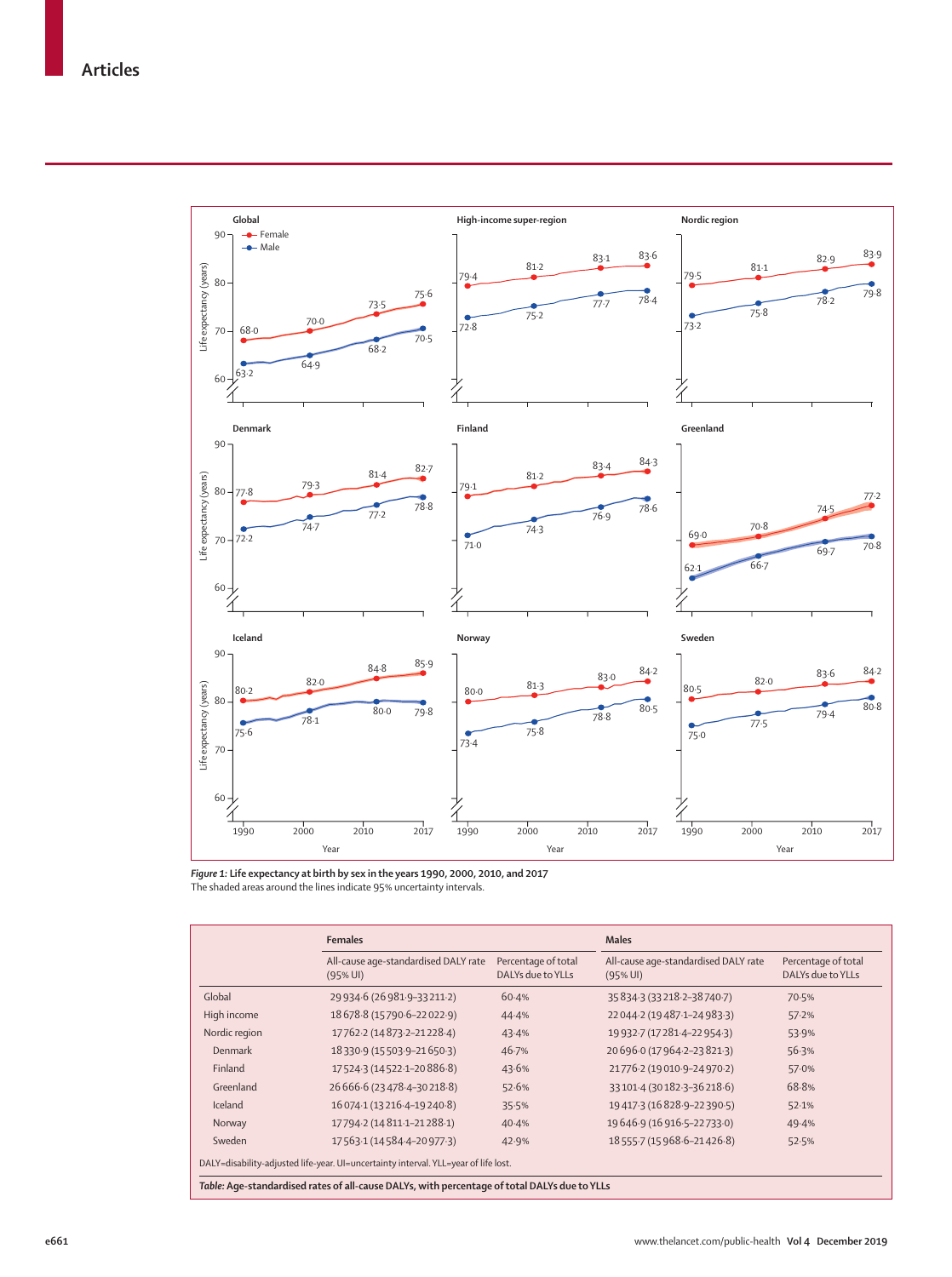|                              | ■ Cardiovascular diseases ■ Chronic respiratory diseases ■ Diabetes and kidney diseases ■ Maternal and neonatal disorders ■ Mental disorders ■ Musculoskeletal disorders<br>Neoplasms Neurological disorders Self-harm and interpersonal violence Substance use disorders Dinintentional injuries |                     |                                |                              |                     |                                            |                                |
|------------------------------|---------------------------------------------------------------------------------------------------------------------------------------------------------------------------------------------------------------------------------------------------------------------------------------------------|---------------------|--------------------------------|------------------------------|---------------------|--------------------------------------------|--------------------------------|
| Denmark                      |                                                                                                                                                                                                                                                                                                   |                     |                                | Finland                      |                     |                                            |                                |
| <b>Females</b>               | <b>Difference</b>                                                                                                                                                                                                                                                                                 | Difference          | Males                          | <b>Females</b>               | <b>Difference</b>   | Difference Males                           |                                |
| Low back pain                | 1.17                                                                                                                                                                                                                                                                                              | $1-22$              | Low back pain                  | Low back pain                | 0.87                | 1.36                                       | <b>Ischaemic heart disease</b> |
| Headaches                    | 0.83                                                                                                                                                                                                                                                                                              | 0.78                | Ischaemic heart disease        | Headaches                    | 0.98                | 0.94                                       | Low back pain                  |
| COPD                         | $1 - 41$                                                                                                                                                                                                                                                                                          | 1.28                | <b>Diabetes</b>                | Depression                   | 1.15                | $1-33$                                     | Self-harm                      |
| Lung cancer                  | 1.59                                                                                                                                                                                                                                                                                              | 1.45                | Lung cancer                    | Neonatal                     | $1-41$              | 1.18                                       | Falls                          |
| <b>Diabetes</b>              | 1.26                                                                                                                                                                                                                                                                                              | 1.36                | COPD                           | Neck pain                    | $1-20$              | $1-31$                                     | Neonatal                       |
| Anxiety                      | 1.00                                                                                                                                                                                                                                                                                              | 1.02                | Stroke                         | Ischaemic heart disease 1.16 |                     | 1.53                                       | Alcohol                        |
| Neck pain                    | $1-02$                                                                                                                                                                                                                                                                                            | 1.31                | Alcohol                        | Alzheimer's                  | $1 - 24$            | 0.98                                       | <b>Diabetes</b>                |
| Depression                   | 0.72                                                                                                                                                                                                                                                                                              | 0.99                | Neonatal                       | Falls                        | 1.07                | 1.12                                       | <b>Stroke</b>                  |
| <b>Breast cancer</b>         | $1-18$                                                                                                                                                                                                                                                                                            | 0.79                | Falls                          | Stroke                       | 1.09                | 1.18                                       | Drugs                          |
| Neonatal                     | 0.99                                                                                                                                                                                                                                                                                              | 0.88                | Headaches                      | <b>Diabetes</b>              | 1.02                | 1.02                                       | Headaches                      |
|                              |                                                                                                                                                                                                                                                                                                   |                     |                                |                              |                     |                                            |                                |
| Greenland                    |                                                                                                                                                                                                                                                                                                   |                     |                                | Iceland                      |                     |                                            |                                |
| Self-harm                    | 5.14                                                                                                                                                                                                                                                                                              | 4.97                | Self-harm                      | Low back pain                | 1.00                | 1.14                                       | <b>Ischaemic heart disease</b> |
| Depression                   | 1.63                                                                                                                                                                                                                                                                                              | 1.57                | Ischaemic heart disease        | Headaches                    | 0.99                | 1.02                                       | Low back pain                  |
| COPD                         | 2.63                                                                                                                                                                                                                                                                                              | 3.51                | Lung cancer                    | Depression                   | 0.78                | 1.01<br>a sa                               | Self-harm                      |
| Lung cancer                  | 2.96                                                                                                                                                                                                                                                                                              | 2.71                | <b>Stroke</b>                  | Anxiety                      | 1.00                | 0.88                                       | <b>Diabetes</b>                |
| Low back pain                | 0.83                                                                                                                                                                                                                                                                                              | 2.45                | Neonatal                       | Neck pain                    | 0.95                | 1.17                                       | Lung cancer                    |
| Headaches                    | 0.95                                                                                                                                                                                                                                                                                              | 2.03                | COPD                           | COPD                         | $1-11$              | 1.02                                       | Headaches                      |
| Neonatal                     | 2.15                                                                                                                                                                                                                                                                                              | 0.82                | Low back pain                  | Lung cancer                  | 1.19                | 0.91                                       | Falls                          |
| <b>Stroke</b>                | 2.14                                                                                                                                                                                                                                                                                              | 1.85                | Alcohol                        | Diabetes                     | 0.88                | 0.83                                       | <b>Stroke</b>                  |
| Ischaemic heart disease 1.36 |                                                                                                                                                                                                                                                                                                   | 1.18                | Falls                          | Ischaemic heart disease 0.75 |                     | 0.99                                       | COPD                           |
| Anxiety                      | 1.07                                                                                                                                                                                                                                                                                              | 1.65                | Depression                     | Neonatal                     | 0.82                | 0.79                                       | Drugs                          |
|                              |                                                                                                                                                                                                                                                                                                   |                     |                                |                              |                     |                                            |                                |
| Norway                       |                                                                                                                                                                                                                                                                                                   |                     |                                | Sweden                       |                     |                                            |                                |
| Low back pain                | 0.97                                                                                                                                                                                                                                                                                              | 0.82                | <b>Ischaemic heart disease</b> | Low back pain                | 0.98                | 0.99                                       | Ischaemic heart disease        |
| Headaches                    | 1.07                                                                                                                                                                                                                                                                                              | 0.99                | Low back pain                  | Headaches                    | 1.07                | 0.91                                       | Low back pain                  |
| Anxiety                      | 1.36                                                                                                                                                                                                                                                                                              | 1.05                | Falls                          | Depression                   | 1.16                | 1.00                                       | Self-harm                      |
| Depression                   | 0.86                                                                                                                                                                                                                                                                                              | 0.90                | <b>Diabetes</b>                | Ischaemic heart disease 1.09 |                     | 0.91                                       | <b>Diabetes</b>                |
| Neck pain                    | 1.16                                                                                                                                                                                                                                                                                              | 0.97                | Stroke                         | Anxiety                      | 0.99                | 0.99                                       | Falls                          |
| Falls                        | 1.08                                                                                                                                                                                                                                                                                              | 0.99                | Neonatal                       | COPD                         | 1.06                | 1.08                                       | Headaches                      |
| Ischaemic heart disease 0.84 |                                                                                                                                                                                                                                                                                                   | 0.87                | Self-harm                      | Falls                        | 1.01                | 0.93                                       | Stroke                         |
| COPD                         | 0.97                                                                                                                                                                                                                                                                                              | 0.96                | Headaches                      | Breast cancer                | 1.01                | 0.85                                       | Neonatal                       |
| Stroke                       | 0.96                                                                                                                                                                                                                                                                                              | 1.04                | Drugs                          | Neck pain                    | 0.79                | 0.93                                       | Drugs                          |
| <b>Diabetes</b>              | 0.89                                                                                                                                                                                                                                                                                              | 1.06                | COPD                           | Stroke                       | 0.95                | 1.05                                       | Depression                     |
|                              | 4000 3000 2000 1000<br>$\ddot{\mathbf{0}}$                                                                                                                                                                                                                                                        | 1000 2000 3000 4000 |                                |                              | 4000 3000 2000 1000 | 1000 2000 3000 4000<br>$\ddot{\mathbf{0}}$ |                                |
|                              | Age-standardised DALY rate per 100000                                                                                                                                                                                                                                                             |                     |                                |                              |                     | Age-standardised DALY rate per 100000      |                                |

*Figure 2:* **Age-standardised DALY rates per 100000 by sex for the top ten Level 3 causes in the Nordic countries in 2017, and difference from the Nordic region estimate** Difference is expressed as proportional difference—eg, a difference of 1·17 indicates that the rate is 17% higher compared with the Nordic region estimate. Bold differences indicate that the country-specific point estimate is outside the 95% uncertainty interval of the Nordic region estimate. Anxiety=anxiety disorders. Alcohol=alcohol use disorders. Alzheimer's=Alzheimer's disease and other dementias. COPD=chronic obstructive pulmonary disease. Depression=depressive disorders. Drugs=drug use disorders. Headaches=headache disorders. Lung cancer=tracheal, bronchus, and lung cancer. Neonatal=neonatal disorders. DALY=disability-adjusted life-year.

(figure 1; appendix p 3). Over the period, males in the Nordic region had 0·5–0·6 years longer life expectancy than males in the high-income region, whereas life expectancy among Nordic females was similar to those in the high-income region. In 1990, males in the Nordic region had 10·0 years longer life expectancy than the global estimate and females had 11·5 years longer life expectancy. This gap reduced to 9·3 years for males and 8·3 years for females in 2017.

The difference in male life expectancy among Nordic countries reduced between 1990 and 2017 (figure 1; appendix p 3). In 1990, the gap between the highest (Iceland) and lowest (Finland) life expectancies was 4·6 years. This dropped to 2·2 years in 2017 (Sweden *vs* Finland). Between-country differences increased slightly among females over the same period, from 2·7 years between Sweden and Denmark in 1990 to 3·2 years between Iceland and Denmark in 2017. Among Nordic countries, Finnish males and Icelandic females improved their life expectancy the most during the studied period (appendix p 3). In the autonomous area of Greenland, life expectancy increased by 8·2 years for females and 8·7 years for males between 1990 and 2017, representing the highest increase in the Nordic region overall. In the Nordic countries, the lowest country-specific life expectancies in 2017 were found for males in Denmark (78·8 years, 95% UI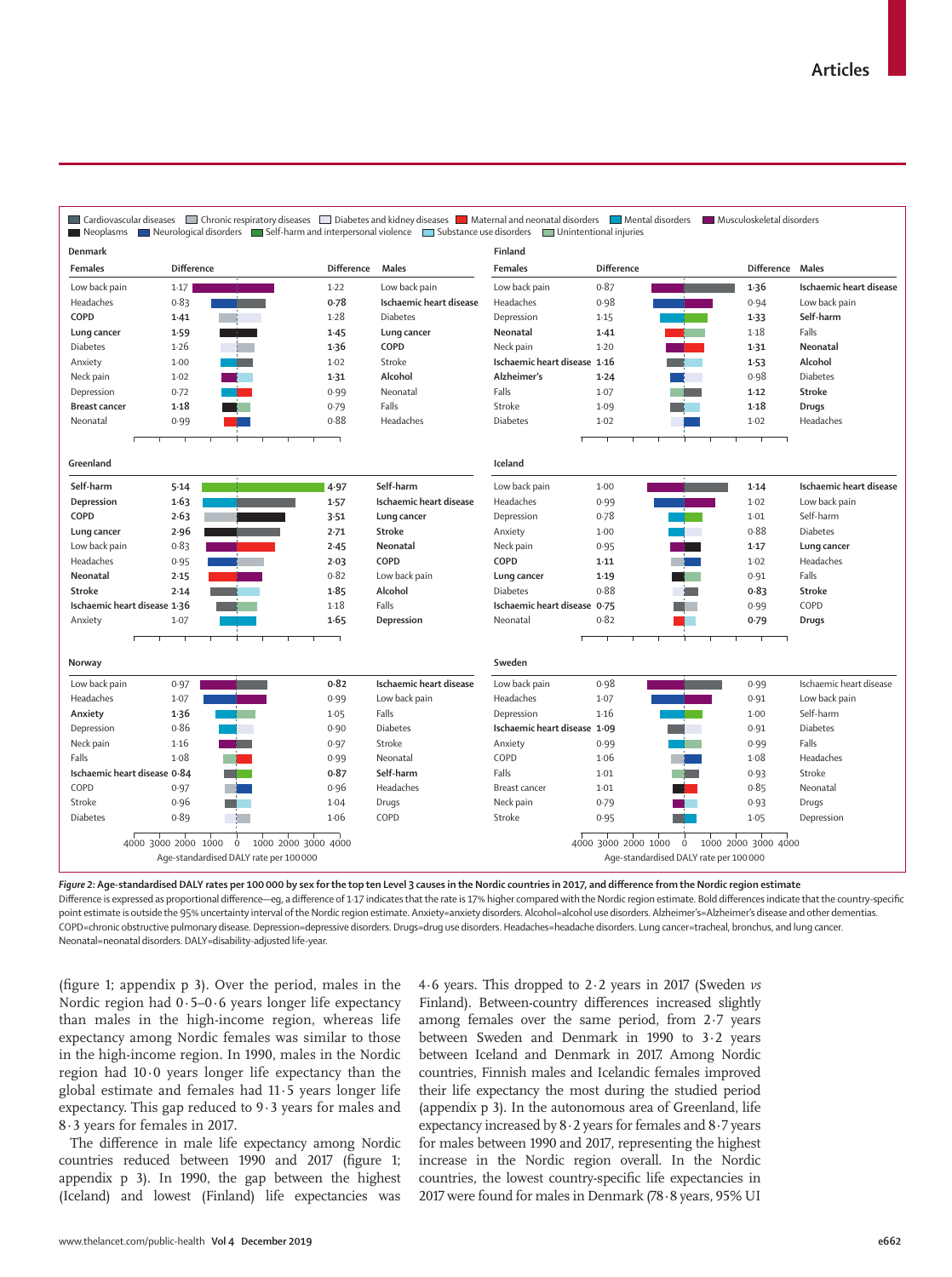|                                 | Air pollution <b>N</b> Alcohol use <b>N</b> Dietary risks <b>N</b> Drug use N Low birthweight and short gestation Netabolic risks N Occupational risks N Tobacco |                  |                                 |                              |                   |            |                                |
|---------------------------------|------------------------------------------------------------------------------------------------------------------------------------------------------------------|------------------|---------------------------------|------------------------------|-------------------|------------|--------------------------------|
| Denmark<br><b>Females</b>       | <b>Difference</b>                                                                                                                                                | Difference Males |                                 | Finland<br><b>Females</b>    | <b>Difference</b> | Difference | Males                          |
| Smoking                         | 1.43                                                                                                                                                             | 1.38             | Smoking                         | High BMI                     | $1-11$            | 1.60       | Alcohol use                    |
| High glucose                    | $1-22$                                                                                                                                                           | 1.18             | High glucose                    | High glucose                 | $1-00$            | $1-30$     | High blood pressure            |
| High BMI                        | 1.04                                                                                                                                                             | 1.24             | Alcohol use                     | High blood pressure 1.14     |                   | 1.08       | High glucose                   |
| High blood pressure 0.94        |                                                                                                                                                                  | 0.91             | High blood pressure             | Smoking                      | 0.60              | 0.95       | Smoking                        |
| Alcohol use                     | 1.31                                                                                                                                                             | $1-01$           | High BMI                        | Alcohol use                  | 1.05              | 1.18       | High BMI                       |
| Birthweight<br>and gestation    | 1.37                                                                                                                                                             | 0.80             | High<br>LDL cholesterol         | High<br>LDL cholesterol      | $1-11$            | 1.32       | High<br><b>LDL</b> cholesterol |
| Low whole grains                | 1.05                                                                                                                                                             | 0.93             | Drug use                        | Low whole grains             | 1.06              | $1-28$     | Drug use                       |
| Particulate<br>matter pollution | $1-73$                                                                                                                                                           | 0.99             | Low whole grains                | Drug use                     | $1-22$            | 1.19       | Low whole grains               |
| High LDL cholesterol 0.83       |                                                                                                                                                                  | 1.59             | Particulate<br>matter pollution | Occupational<br>ergonomic    | 0.91              | 1.41       | Low nuts and seeds             |
| Occupational<br>ergonomic       | 1.05                                                                                                                                                             | 1.37             | Birthweight<br>and gestation    | Birthweight<br>and gestation | 0.91              | 1.49       | Low fruits                     |
|                                 |                                                                                                                                                                  |                  |                                 |                              |                   |            |                                |
| Greenland                       |                                                                                                                                                                  |                  |                                 | Iceland                      |                   |            |                                |
| Smoking                         | $2 - 72$                                                                                                                                                         | 2.65             | Smoking                         | Smoking                      | 0.85              | $1-00$     | Smoking                        |
| <b>High BMI</b>                 | 1.47                                                                                                                                                             | 1.57             | Alcohol use                     | High BMI                     | $1 - 00$          | 0.96       | High glucose                   |
| High blood pressure 1.37        |                                                                                                                                                                  | 1.43             | High blood pressure             | High glucose                 | 0.80              | 1.16       | High BMI                       |
| High glucose                    | 1.07                                                                                                                                                             | 1.18             | High glucose                    | High blood pressure 0.69     |                   | 0.92       | High blood pressure            |
| Alcohol use                     | 2.11                                                                                                                                                             | 1.35             | High BMI                        | Occupational<br>ergonomic    | 1.08              | 0.63       | Alcohol use                    |
| Birthweight<br>and gestation    | 3.63                                                                                                                                                             | 4.34             | Birthweight<br>and gestation    | High<br>LDL cholesterol      | 0.80              | 1.17       | High<br>LDL cholesterol        |
| Drug use                        | 3.45                                                                                                                                                             | $1-50$           | High<br>LDL cholesterol         | Low whole grains             | 0.79              | $1-01$     | Low whole grains               |
| Particulate<br>matter pollution | 2.78                                                                                                                                                             | 1.56             | Drug use                        | Birthweight<br>and gestation | 0.86              | 0.78       | Drug use                       |
| High<br>LDL cholesterol         | 1.31                                                                                                                                                             | 1.56             | Low whole grains                | Drug use                     | 0.96              | $1-20$     | Low nuts and seeds             |
| Low whole grains                | 1.42                                                                                                                                                             | 2.65             | Particulate<br>matter pollution | Alcohol use                  | 0.39              | 1.29       | Occupational<br>ergonomic      |
|                                 |                                                                                                                                                                  |                  |                                 |                              |                   |            |                                |
| <b>Norway</b>                   |                                                                                                                                                                  |                  |                                 | Sweden                       |                   |            |                                |
| Smoking                         | 0.91                                                                                                                                                             | 1.01             | Smoking                         | Smoking                      | $1-03$            | 0.91       | High glucose                   |
| High glucose                    | 0.88                                                                                                                                                             | 0.88             | High glucose                    | High glucose                 | 0.93              | 0.80       | Smoking                        |
| High BMI                        | 0.89                                                                                                                                                             | 0.87             | High blood pressure             | High BMI                     | 0.97              | 0.94       | High blood pressure            |
| High blood pressure 0.89        |                                                                                                                                                                  | 0.90             | High BMI                        | High blood pressure          | 1.00              | 0.94       | High BMI                       |
| High<br>LDL cholesterol         | 0.92                                                                                                                                                             | 0.62             | Alcohol use                     | Alcohol use                  | 1.03              | 0.73       | Alcohol use                    |
| Low whole grains                | 0.88                                                                                                                                                             | 0.90             | High<br>LDL cholesterol         | High<br>LDL cholesterol      | 1.06              | 0.97       | High<br>LDL cholesterol        |
| Occupational<br>ergonomic       | $1-02$                                                                                                                                                           | 0.98             | Drug use                        | Low whole grains             | $1-00$            | 0.90       | Drug use                       |
| Alcohol use                     | 0.57                                                                                                                                                             | 0.85             | Low whole grains                | Occupational<br>ergonomic    | $1-01$            | 0.96       | Low whole grains               |
| Birthweight                     | 0.88                                                                                                                                                             | 1.68             | High processed<br>meat          | Birthweight<br>and gestation | 0.90              | 0.93       | Low nuts and seeds             |
| and gestation                   |                                                                                                                                                                  |                  |                                 |                              |                   |            |                                |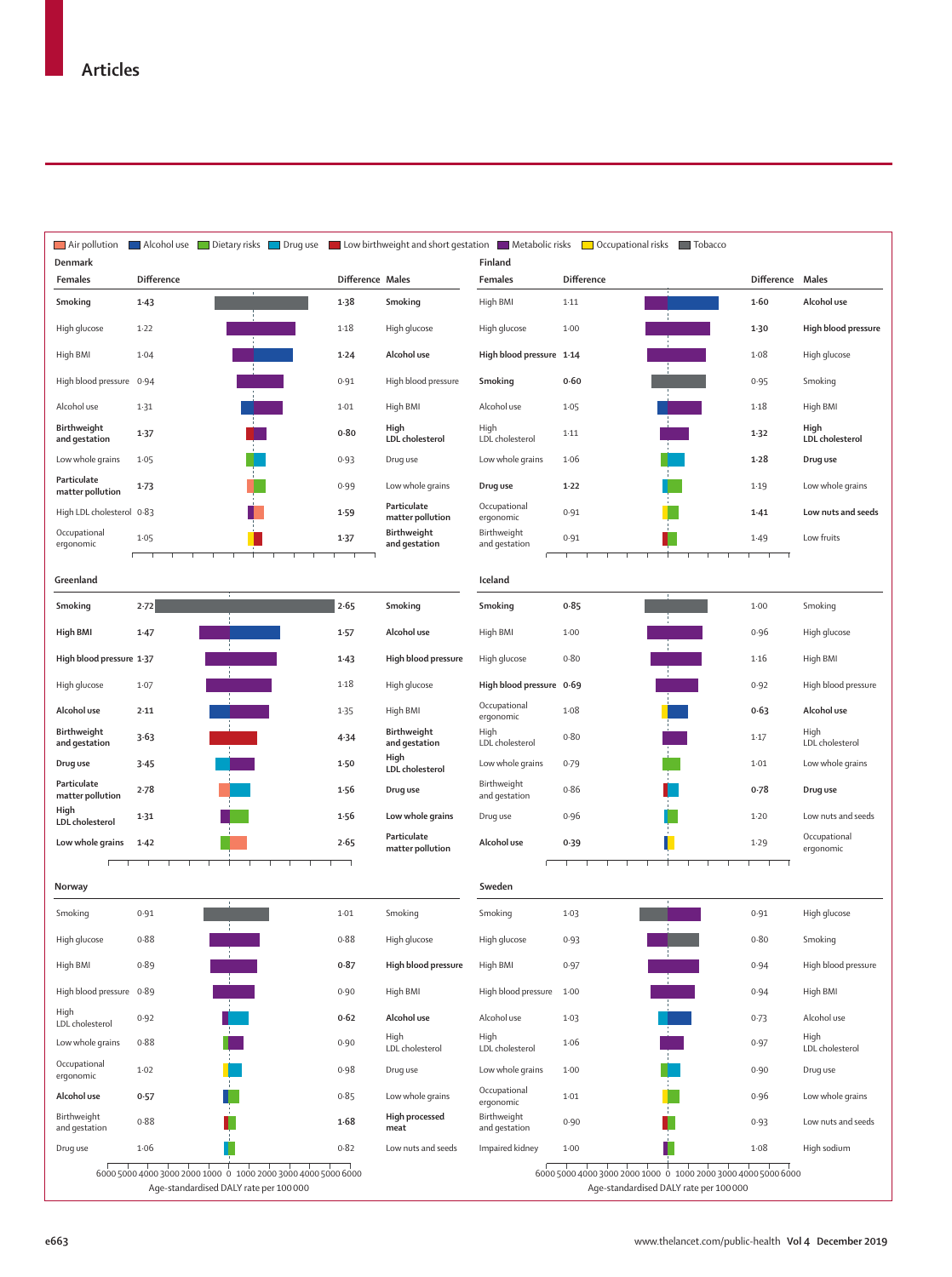78·1–79·5) and Finland (78·6 years, 77·8–79·2) and females in Denmark (82·7 years, 81·9–83·4). Greenland had shorter life expectancy than Denmark in 2017, with a gap of 8·0 years for males and 5·5 years for females. Life expectancy in Greenland was more similar to the global estimates than to the Nordic or high-income estimates across the years studied. Sex differences generally reduced over the period; however, a stagnation in life expectancy among males from 2010 to 2017 led to an increased sex difference in Iceland (figure 1). Finland had the largest sex difference across the period, calculated as the average difference for each country across the GBD years studied.

In 2017, Nordic males had 44% fewer DALYs than males globally, whereas females had 41% fewer than females globally in 2017 (table). YLLs also contributed less to the total number of DALYs in the Nordic region than in the high-income region and globally. However, there were sex differences: more than half (53·9%) of the total number of DALYs among males in the Nordic region were due to YLLs, compared with 43·4% among females. All-cause DALY rates did not differ much between the Nordic countries; however, they were substantially higher among males and females in Greenland (table). Overall, all-cause DALY rates were higher among males than among females. The top ten causes of YLLs and YLDs are presented in the appendix (pp 4–7). Age-standardised rates with 95% UIs for DALYs are given in the appendix (pp 8–9).

The leading causes of DALYs in the Nordic region differed by sex (figure 2; appendix pp 8–9). Causes that largely contribute to DALYs through YLLs (such as ischaemic heart disease, stroke, lung cancer, diabetes, and chronic obstructive pulmonary disease [COPD]), as well as alcohol and drug use disorders and injuries (ie, falls and self-harm), ranked higher among males than females (appendix pp 4–5). Causes related to YLDs (such as headaches, anxiety disorders, depressive disorders, and low back and neck pain) made up a larger proportion of the DALYs among females (figure 2; appendix pp 6–7). Ischaemic heart disease and low back pain were the leading two causes of DALYs among males, whereas low back pain and headaches were the two leading causes among females.

#### *Figure 3:* **Age-standardised DALY rates per 100000 by sex for the top ten Level 3 risk factors in the Nordic countries in 2017 and difference from the Nordic region estimate**

Most country-specific estimates of DALYs were within the UIs of the Nordic regional estimates (figure 2; appendix pp 8–9). In Greenland, however, higher DALY rates than the regional estimates were found for most of the ten leading causes, with the largest difference found for self-harm. Region–country differences were primarily found for causes of YLLs (appendix pp 4–5). Among the Nordic countries, ischaemic heart disease had high country-specific DALY estimates in Finland, for Swedish females, and Icelandic males, and low estimates in Norway, Denmark, and among Icelandic females (figure 2). Denmark and Iceland had high DALY rates for lung cancer across both sexes. DALY rates due to COPD were high among females in Iceland and both sexes in Denmark. More disease burden was attributed to alcohol use disorders among Danish and Finnish males than their neighbours. Self-harm ranked among the top ten causes of DALYs for males in all countries but Denmark. Self-harm rates were particularly high in Finland and Greenland—for the latter, rates were five times higher than the regional estimates for both males and females (figure 2). In the Nordic countries, among the causes that primarily contribute to YLDs, only anxiety disorders among Norwegian females and neonatal disorders among Finnish males and females differed from the regional estimate (figure 2; appendix pp 6–7).

Among the Nordic countries, the proportion of DALYs attributable to the GBD risk factors in 2017 was higher in males (country range 41·4–49·0%) than females (31·6–39·6%; appendix pp 10–11). There were few differences in the top ten ranking of risk factors (figure 3; appendix pp 12–13). Males and females in Greenland had higher rates than the regional estimates for most of these risk factors. Smoking ranked as the top risk factor for both males and females in all countries, except for males in Sweden (second) and for both sexes in Finland (fourth). Males and females in Denmark had around 40% more DAYs due to smoking than the regional estimate, and Greenland had almost three times more than the regional estimate. Alcohol use was among the top ten risk factors for both sexes in all countries, as was drug use except for Danish and Swedish females. Among the Nordic countries, DALYs attributable to alcohol use were particularly high among males in Finland and Denmark. The metabolic risk factors (ie, high fasting plasma glucose, high systolic blood pressure, high bodymass index, and high LDL cholesterol) ranked among the top six risk factors in all the Nordic countries and for both sexes, except for high LDL cholesterol, which ranked eighth among Danish females. Most country estimates for these risk factors differed little from the Nordic regional estimates; exceptions were high systolic blood pressure, which was higher among both sexes in Finland and lower among Icelandic females and Norwegian males, and high LDL cholesterol, which was higher among Finnish males and lower among Danish males.

Difference is expressed as proportional difference—eg, a difference of 1·43 indicates that the rate is 43% higher compared with the Nordic region estimate. Bold differences indicate that the country-specific point estimate is outside the 95% uncertainty interval of the Nordic regional estimate. Birthweight and gestation=low birthweight and short gestation. BMI=body-mass index. High blood pressure=high systolic blood pressure. High glucose=high fasting plasma glucose. High processed meat=diet high in processed meat. Impaired kidney=impaired kidney function. Low fruits=diet low in fruits. Low nuts and seeds=diet low in nuts and seeds. Low whole grains=diet low in whole grains. Occupational ergonomic=occupational ergonomic factors. DALY=disability-adjusted life-year.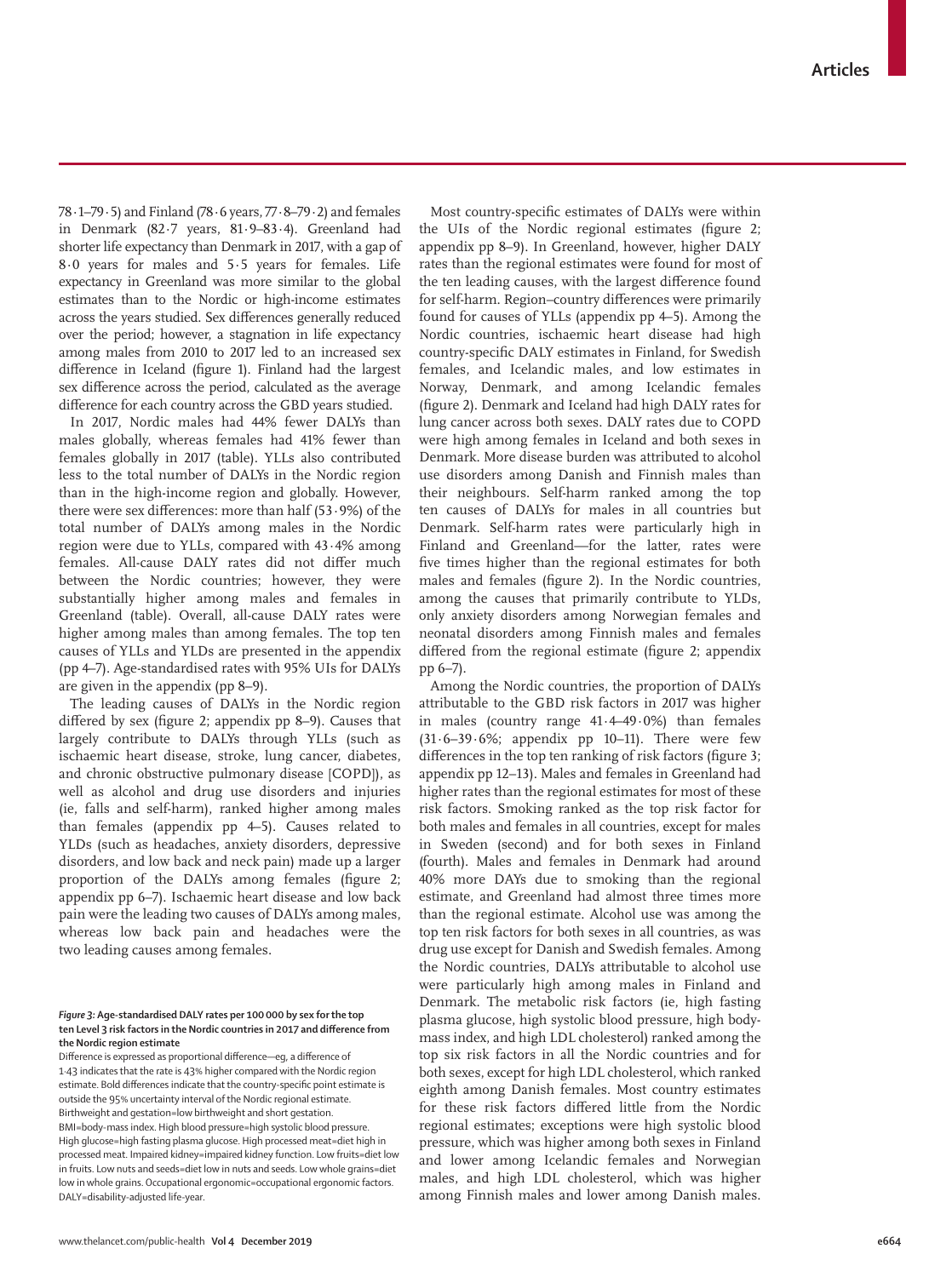Dietary factors were generally more important for male than female disease burden (figure 3).

## **Discussion**

Compared with global estimates, both sexes had higher life expectancy and lower overall disease burden in terms of age-standardised DALYs in the Nordic region. Premature mortality (YLLs) was less important for the overall disease burden in the Nordic region than globally, and among Nordic females compared with males. The overall disease burden did not differ substantially between the Nordic countries, but some differences were found for life expectancy, which was lower for both sexes in Denmark and for males in Finland. Most of the top ten causes of disease burden among males were related to mortality (YLLs), whereas causes related to disability (YLDs) were ranked higher as causes of disease burden among females. Sex-specific country variation was mainly observed for causes contributing to disease burden primarily through YLLs. Alcohol-attributable disease burden was higher among males in Denmark and Finland than in the other Nordic countries, as was disease burden attributable to smoking in Denmark. Males and females in Greenland had substantially lower life expectancy and higher all-cause DALY rates than the Nordic countries.

The country variations identified in our study were in line with previous studies focusing on differences between the Nordic countries in smoking prevalence<sup>10</sup> and smoking-related mortality,<sup>11</sup> alcohol consumption<sup>12</sup> and alcohol-related mortality,<sup>11,13,14</sup> middle-aged mortality,<sup>15</sup> and cause-specific mortality.15 By comparing 167 Level 3 causes and 39 Level 3 risk factors in a single analytic framework, the GBD results expand the knowledge from previous single studies. The inclusion of sex-specific and country-specific drivers for non-fatal diseases is important for benchmarking and comparative analyses in the Nordic region. The results suggest that the individual countries face both common and specific challenges in reducing disease burden.

Life expectancy became more similar between the Nordic countries from 1990 to 2017. The general increase was stronger in the first half of this period than the second half. This trend is in line with findings from other countries and periods; rapid progress in some periods is often followed by a slower rise.16 After World War 2, and particularly after the 1970s, the Nordic countries had a faster growth in welfare, living standards, and health care than most other countries in the world. For long periods in the post-war era, Iceland, Sweden, and Norway had the highest life expectancy in global comparisons. However, other countries in other regions have caught up with the Nordic countries in economic, social, and cultural modernisation, and are now in many cases exceeding the Nordic countries in life expectancy ranking. A complex interplay of factors could explain why the Nordic countries have had a relative decline in life expectancy rank.

One factor might be that other countries have had more success in improving mortality in older ages.<sup> $17$ </sup> As the vast majority of deaths in the Nordic countries happens after age 65 years, future studies should compare the development in causes related to death in older age to identify whether the Nordic countries are less successful in reducing these than countries that have surpassed the life expectancies in Nordic countries.

Another factor for why the Nordic countries are losing ground in life expectancy rankings might relate to what is often termed the Nordic paradox. This term refers to the observation that despite the low income inequalities, free access to education and health services, and generous welfare policies that characterise Nordic countries, gaps in life expectancy by socioeconomic status are larger in the Nordic welfare states than in many less egalitarian societies.<sup>18</sup> Furthermore, this gap seems to have increased over the past few decades.<sup>19</sup> This suggests that at least part of the slowing in improvement of life expectancy in the Nordic countries could be due to a stagnation in life expectancy among those with low socioeconomic status. This should be a common cause for concern, which could be addressed collectively and in joint effort by all Nordic countries.

Cardiovascular diseases and cancers were important causes of DALYs in all countries studied, illustrating the need for a continued focus on prevention and treatment of these diseases. Smoking is responsible for an estimated 16·4% of the cardiovascular burden and 23·7% of the cancer burden in the Nordic region (data not shown). Smoking-attributable disease burden did, however, vary between countries, with the Danes, and in particular Danish females, experiencing a much higher disease burden due to smoking than the other countries. It is likely that these country differences are related to differences in smoking policies and culture. For instance, Norway has had strict tobacco legislation for decades. The widespread and longstanding use of snus as a tobacco alternative in Sweden might have contributed to the lower smoking-related disease burden in this country, as snus is not captured within GBD tobacco use estimates.<sup>20</sup> By comparison, Denmark has a shorter history of tobacco control<sup>21</sup> and might therefore have a larger potential to reduce its smoking-related disease burden by adopting its Nordic neighbours' policies. Denmark, Norway, Iceland, and Sweden were among the 13 countries globally experiencing the largest declines in smoking prevalence between 1990 and 2015.22 Smoking is also much less common in younger generations,<sup>23</sup> although a high level of smoking across the region among young women in lower socioeconomic positions is a challenge. Despite this, a high smoking-attributable disease burden in the Nordic region is still to be expected due to population growth and ageing. However, if the Nordic countries continue their success in smoking cessation and prevention of young people starting smoking, the disease burden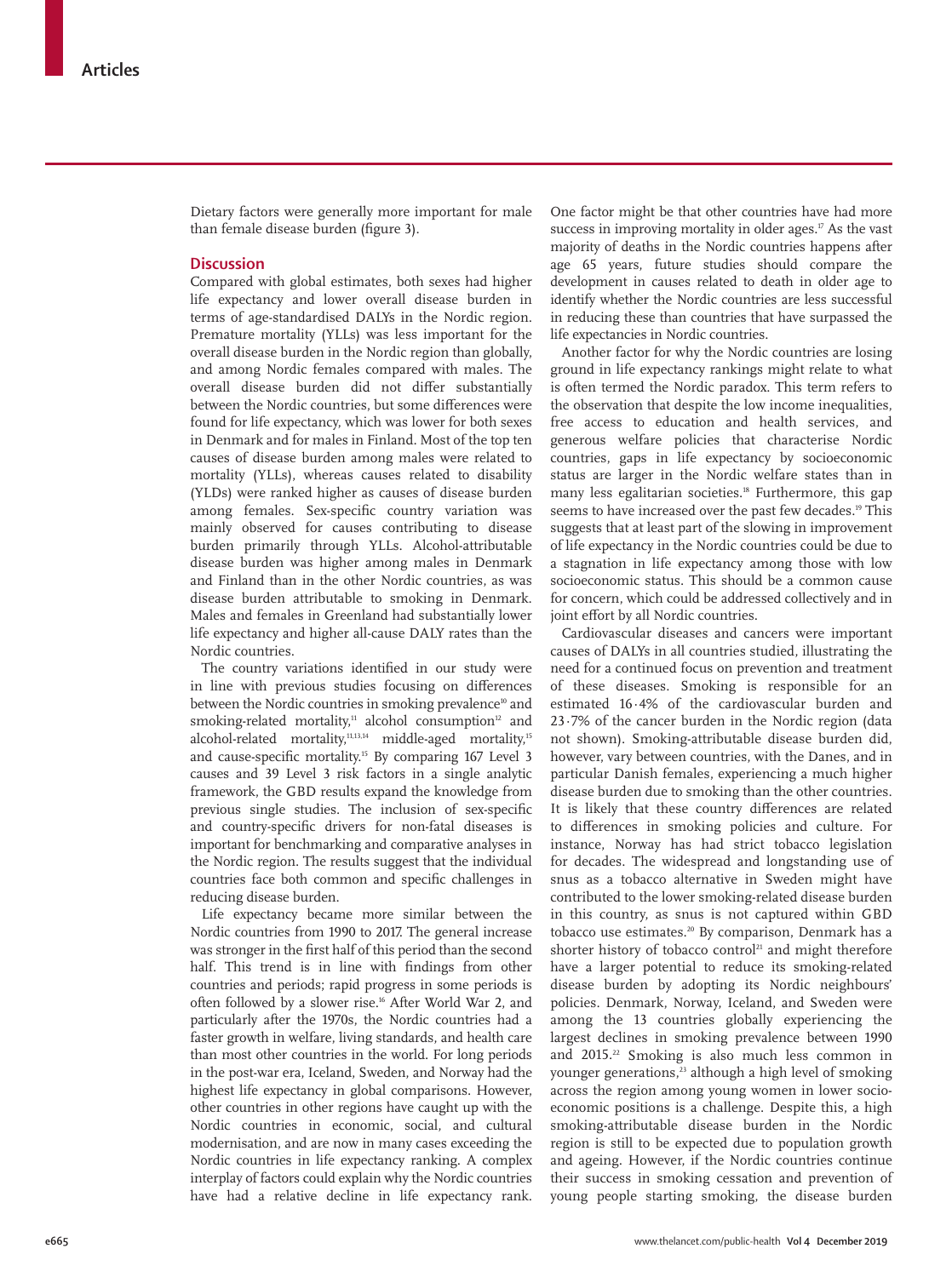attributed to smoking could reduce in the coming decades.

Alcohol use ranked highly among risk factors. It was the leading risk factor among males in Finland and ranked third among Danish males. Overall alcohol consumption levels in these two countries are similar.<sup>24</sup> but consumption of stronger alcohol is higher in Finland than in Denmark.<sup>24</sup> Sex differences in DALYs attributed to alcohol use were also larger in Finland than in Denmark. These results are in line with previous GBD publications.<sup>25</sup> Alcohol policies differ somewhat between the Nordic countries, which might contribute to differences in alcohol consumption and disease burden. Iceland, Sweden, Norway, and Finland have historically had restrictive alcohol policies, mainly through strict regulation of alcohol sales, advertisement, age limits for purchasing, pricing, and taxation.<sup>24</sup> In the mid-1990s, the Nordic countries had to adapt their alcohol polices to the framework of the EU and the European Economic Area. Being outside of the EU, Iceland and Norway were able to maintain a stricter alcohol policy than the other Nordic countries. Alcohol policies were liberalised in Finland, Sweden, and Denmark, and in 2004, alcohol prices were also reduced in Finland. Geography might also influence access to these substances, and imported alcohol for personal use can vary by proximity to and trade regulation with countries with more affordable alcohol products. For instance, traveller quotas for alcohol imports from Estonia, bordering Finland, were abolished when Estonia joined the EU in 2004. Together with the reduction of alcohol prices seen the same year, this led to an increase in consumption and mortality rates from alcohol-related causes such as liver cirrhosis and injuries in Finland.26 Nevertheless, men and women in the same country share policy context. The observed sex differences in alcoholattributable disease burden within the Nordic countries, and in Finland particularly, implies that cultural, social, and gender-specific factors are also involved, adding to the ongoing debate on the effects of alcohol policies.<sup>11</sup>

In terms of dietary risk, the Nordic countries face many of the same challenges as seen globally.<sup>27</sup> A healthy diet is not only about avoiding what is deemed bad, but also replacing this with intake of what is deemed good. In 2006, the Nordic Council of Ministers launched an action plan for heathier diets in the Nordic countries. Many of the interventions suggested in this plan targeted consumers. However, current expert recommendations for improving population diet point further upstream, targeting the food industry and systems for food access.<sup>27</sup> Country-specific interventions in the Nordic region include access to nutritional food in institutions such as schools and hospitals, food product labelling, pricing, and taxation, as well as collaboration with the food industry in terms of the composition of ingredients in its products. A renewed comparative focus on these interventions could help the Nordic countries to learn from each other to improve the population's diet.

Headache, musculoskeletal disorders, and mental disorders were important causes of non-fatal disease burden across the countries, and entail major economic consequences for society through work absence and health-service use. Back pain, neck pain, anxiety disorders, and depressive disorders are large contributors to disease burden, particularly in the working-age population (aged 15–67 years), despite no mortality attributed to these causes. Compared with causes with a large mortality component, effective prevention of disease burden by reducing causes of disability is less well established. This is mirrored in GBD, because only fractions of the disease burden from these causes are assigned risk factors; for example, the risk factors included in GBD explain 94·9% of the DALYs attributed to ischaemic heart disease. In GBD 2017, bullying victimisation was introduced as a risk factor for anxiety and depressive disorders, accounting for 1·7% and 3·1%, respectively, of their disease burden in the Nordic region. Implementation and improvement of anti-bullying interventions is thus one identified potential strategy for reducing disease burden from mental disorders. Beyond better identification of modifiable risk factors for prevention, tools to reduce severity levels and the personal, social, and economic consequences associated with important non-fatal causes of disease burden seem warranted.

Denmark has specific public health challenges compared with the other Nordic countries. A range of publications have pointed at probable causes of the poorer population health in Denmark, and higher rates of smoking and alcohol use have been particularly emphasised. Despite the alarming estimates of alcohol and tobacco use in Denmark, access to these products remains liberal. For instance, a WHO report<sup>21</sup> in 2018 noted that Denmark had no overall strategy or plan to protect children, adolescents, and adults from the harms of tobacco; that tobacco was both affordable and promoted at sales points; and that the tobacco industry was influential in Danish policy making. The experience from Denmark indicates that information alone might not be sufficient to markedly change health behaviour, and that targeted political efforts is often necessary to be able to change risk factor and disease burden patterns in the population.

The disease burden profile in Greenland stands in sharp contrast to that of the Nordic countries. Bjerregaard and Larsen<sup>2</sup> have highlighted three main determinants of the problematic health conditions in Greenland: adverse childhood conditions, obesity, and smoking. Additionally, the GBD data highlight alcohol and drug use and metabolic factors. Greenland has poorer socioeconomic conditions than the Nordic countries, and faces a social transition with important changes in lifestyle and employment. Additionally, the traditional fishing and hunting lifestyle implies a higher risk of accidents, and availability of guns might contribute to high rates of suicide and homicide by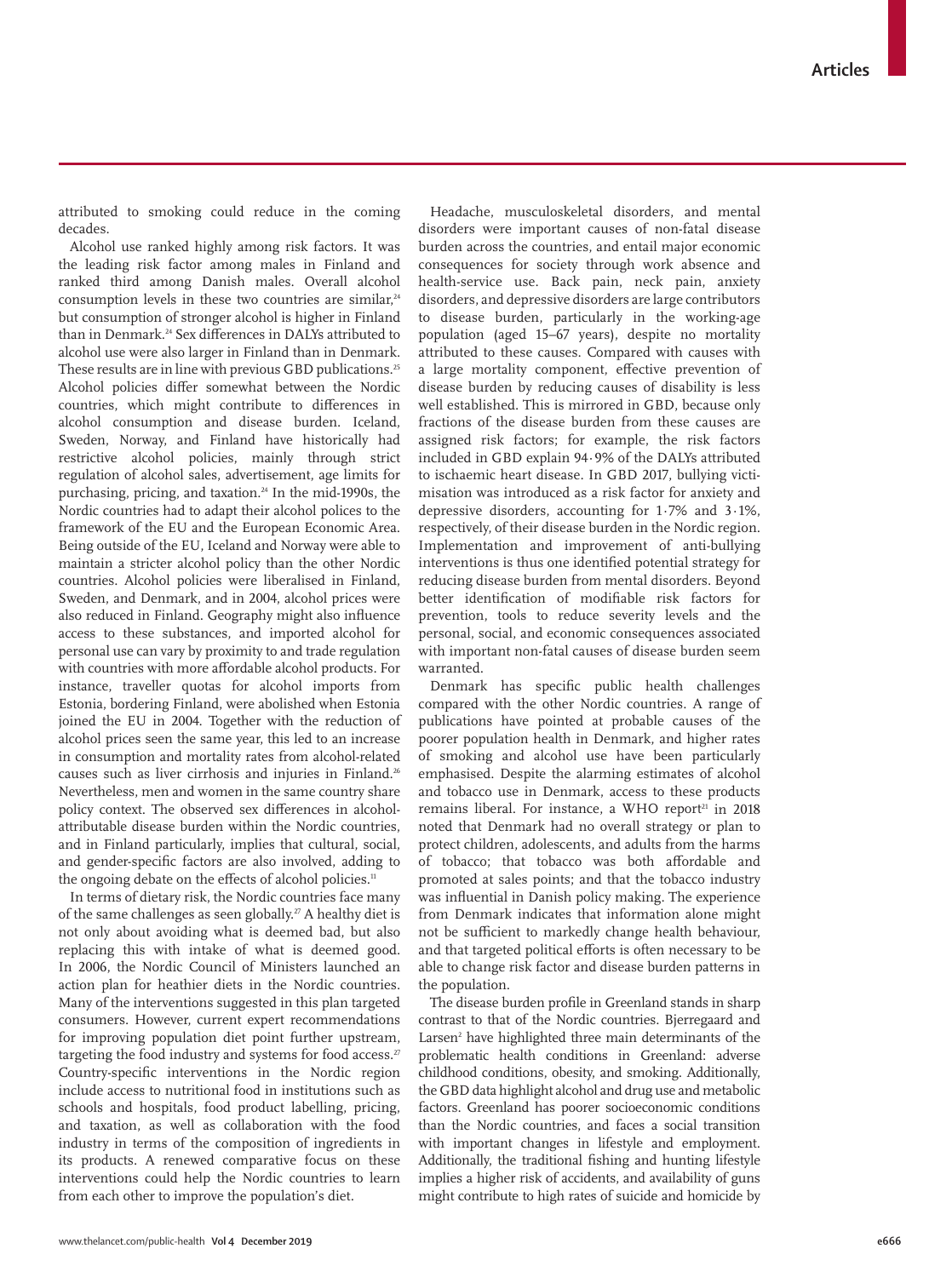firearm (data not shown). Similar problems have been described from other Inuit populations—eg, in Canada.<sup>28</sup>

The key strength of GBD is the standardised data management and methods to make results comparable. In terms of limitations, this study shares those of GBD more generally, which are described in the capstone papers. The key limitation for the present purpose is the large spread in the quality of the underlying data between estimates of life expectancy and causes of death, and estimates of non-fatal and risk factor-attributed disease burden. GBD provides results for all included risks, diseases, and injuries even when data are sparse. This ensures estimates for each cause and risk factor, but requires caution when interpreting and using the results. For non-fatal causes of disease burden, underlying data sources are sparser and more heterogeneous than mortality sources, and comparisons of non-fatal estimates between countries are further hampered by the lack of information on severity of disease, which makes it difficult to account for differences in quality and access to treatment. Despite these shortcomings, GBD provides the by far most comprehensive and reliable framework for comparisons of non-fatal health outcomes between countries. For mortality data, the Nordic countries have high-quality, continuously updated cause of death registries. GBD data are similar to the national statistics for life expectancy and overall mortality estimates. Thus, the use of GBD data for these measures might not represent any particular advantage from the official, national statistics of the Nordic countries. For cause of death data, however, there are several advantages of using model-based GBD data instead of direct comparisons of national statistics, as the GBD models account for idiosyncratic and system-adapted differences in national data over time and between countries, and ensure that all garbage codes are redistributed in a standardised way. This ensures that the GBD results are internally comparable,<sup>5</sup> but comparisons with national mortality statistics for causes where garbage code redistribution is extensive will reveal discrepancies. One such example is Greenland, which had a higher proportion of garbage codes than the Nordic countries. Redistribution of garbage codes in Greenland will not affect life expectancy and all-cause mortality estimates in this location, but can affect the resulting distribution of causes of death.

Despite the need for better and more updated data on non-fatal diseases and risk factors, the availability of highquality data is better in the Nordic countries than in many other regions in the world. As data sources are generally similarly organised in the Nordic countries, cross-country comparisons should be reasonably reliable in the Nordic region. Comparisons between GBD estimates and national vital statistics from the Nordic countries might also help to adjust and improve the GBD models, which will also be useful for improving estimates from regions of the world with poorer data.

The life expectancy and disease burden in the Nordic region share common patterns, but with several important differences between the countries and the sexes. Greenland has a disease burden profile in sharp contrast to the Nordic countries. Comparisons between the Nordic countries illustrate how disease burden can vary despite similar geographical and income settings and comparable access to universal health and welfare services, but with cultural and lifestyle differences. The observations suggest a potential for reduced disease burden through adopting evidence-based policies and programmes from neighbouring countries with lower disease burden.

#### **Contributors**

AKK, PA, MCT, JCS, KMI, JJM, and SØ prepared the first draft. MN, TV, and SEV provided overall guidance. AKK and SØ managed the project. AKK, MCT, KMI, PA, KJ, JJM, and SØ analysed the data. AKK and TTN prepared the tables and figures. AKK, PA, MCT, JCS, JJM, and SØ finalised the manuscript on the basis of comments from other authors and reviewer feedback. All other authors provided data, developed models, reviewed results, provided guidance on methods, or reviewed the manuscript.

#### **Nordic Burden of Disease Collaborators**

Ann Kristin Knudsen, Peter Allebeck, Mette C Tollånes, Jens Christoffer Skogen, Kim Moesgaard Iburg, John J McGrath, Knud Juel, Emilie Elisabet Agardh, Johan Ärnlöv, Tone Bjørge, Juan J Carrero, Christopher R Cederroth, Anne Elise Eggen, Ziad El-Khatib, Christian Lycke Ellingsen, Seyed-Mohammad Fereshtehnejad, Mika Gissler, Kishor Hadkhale, Rasmus Havmoeller, Lars Johansson, Petur Benedikt Juliusson, Aliasghar A Kiadaliri, Sezer Kisa, Adnan Kisa, Tea Lallukka, Teferi Mekonnen, Tuomo J Meretoja, Atte Meretoja, Mohsen Naghavi, Subas Neupane, Truc Trung Nguyen, Max Petzold, Oleguer Plana-Ripoll, Rahman Shiri, Rannveig Sigurvinsdottir, Vegard Skirbekk, Søren T Skou, Inga Dora Sigfusdottir, Timothy J Steiner, Gerhard Sulo, Thomas Clement Truelsen, Tommi Juhani Vasankari, Elisabete Weiderpass, Stein Emil Vollset, Theo Vos, Simon Øverland.

#### **Affiliations**

Centre for Disease Burden (A K Knudsen PhD, M C Tollånes PhD, G Sulo PhD, Prof S Øverland PhD), Centre for Fertility and Health (Prof V Skirbekk PhD), Department of Health Promotion (J C Skogen PhD), Department of Health Register Research and Development (Prof P B Juliusson PhD), and IT Systems Bergen (T T Nguyen BSc), Norwegian Institute of Public Health (C L Ellingsen MD), Bergen/Oslo, Norway; Department of Global Public Health and Primary Care (Prof T Bjørge PhD), Department of Psychosocial Science (A K Knudsen, Prof S Øverland), and Department of Clinical Science (Prof P B Juliusson), University of Bergen, Bergen, Norway; Department of Medical Epidemiology and Biostatistics (J J Carrero PhD), Department of Neurobiology, Care Sciences and Society (Prof J Ärnlöv PhD, S-M Fereshtehnejad PhD, Prof M Gissler PhD), Department of Physiology and Pharmacology (C R Cederroth PhD), and Department of Public Health Sciences (Prof P Allebeck MD, E E Agardh PhD, Z El-Khatib PhD), Karolinska Institutet, Stockholm, Sweden; Swedish Research Council for Health, Working Life, and Welfare, Stockholm, Sweden (Prof P Allebeck); Norwegian Quality Improvement of Laboratory Examinations, Bergen, Norway (M C Tollånes); Alcohol & Drug Research Western Norway (J C Skogen) and Department of Pathology (C L Ellingsen), Stavanger University Hospital, Stavanger, Norway; Department of Public Health (K M Iburg PhD) and National Centre for Register-based Research (Prof J J McGrath MD, O Plana-Ripoll PhD), Aarhus University, Aarhus, Denmark; Queensland Brain Institute, The University of Queensland, Brisbane, QLD, Australia (Prof J J McGrath); National Institute of Public Health, Denmark (Prof K Juel PhD); School of Health and Social Studies, Dalarna University, Falun, Sweden (Prof J Ärnlöv); Department of Research, Cancer Registry of Norway, Oslo, Norway (Prof T Bjørge); Department of Community Medicine, University of Tromsø, Tromsø,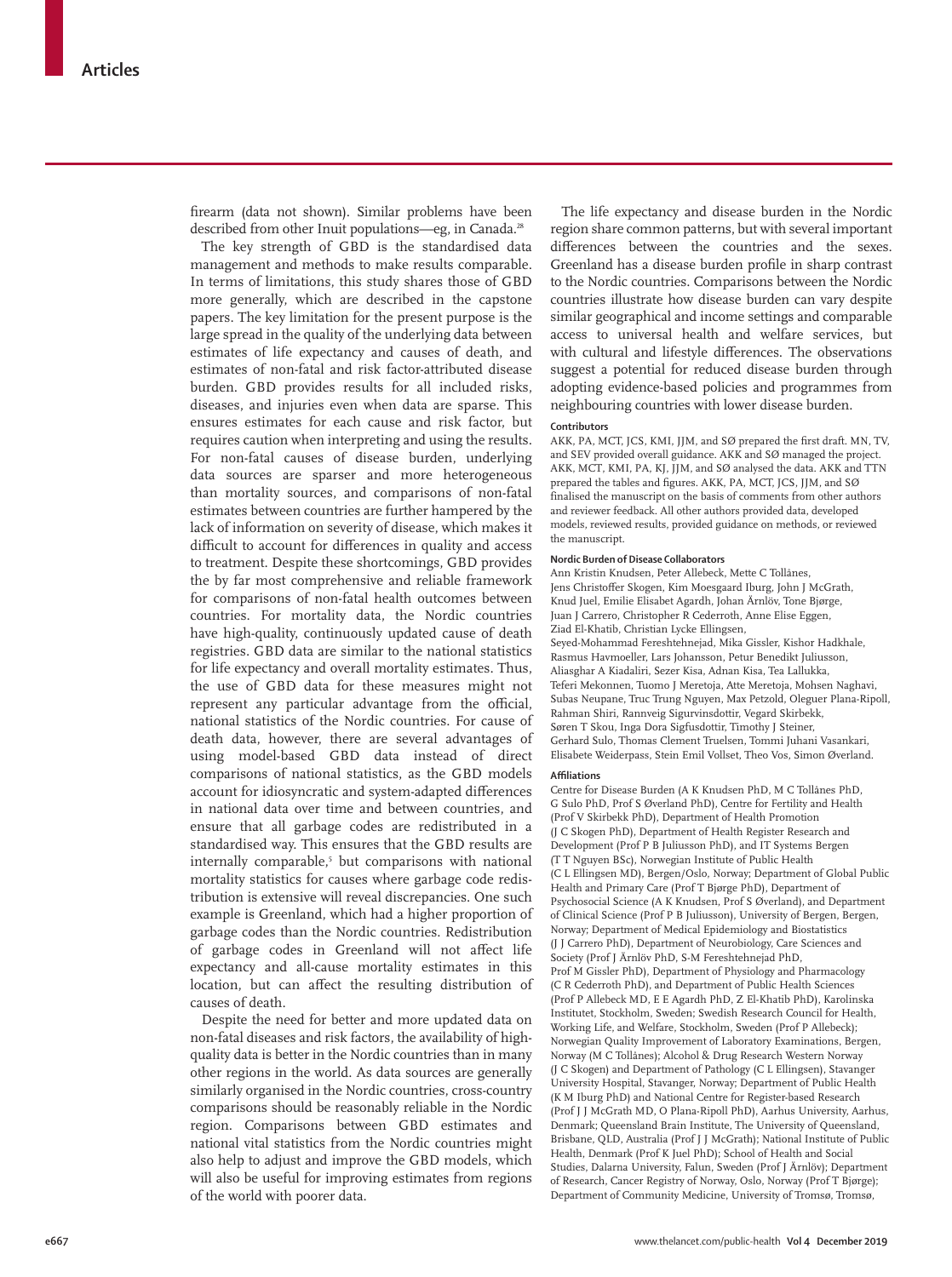Norway (Prof A E Eggen PhD); World Health Programme, Université du Québec en Abitibi-Témiscamingue, Rouyn-Noranda, QC, Canada (Z El-Khatib); Division of Neurology, University of Ottawa, Ottawa, ON, Canada (S Fereshtehnejad); Information Services Department (Prof M Gissler), Finnish Institute of Health and Welfare, Helsinki, Finland; University of Tampere (K Hadkhale MPH), UKK Institute, Tampere, Finland (Prof T J Vasankari MD); International Agency for Research on Cancer, WHO, Lyon, France (Prof E Weiderpass PhD); Department of Clinical Sciences (R Havmoeller PhD), Karolinska University Hospital, Stockholm, Sweden; Independent Consultant, Eiksmarka, Norway (L Johansson DrPH); Clinical Epidemiology Unit (A A Kiadaliri PhD), Lund University, Lund, Sweden; Department of Nursing and Health Promotion (S Kisa PhD), Oslo Metropolitan University, Oslo, Norway; School of Health Sciences (Prof A Kisa PhD), Kristiania University College, Oslo, Norway; Department of Public Health (T Lallukka PhD), University of Helsinki, Helsinki, Finland (T J Meretoja MD); Departmemt of Nutrition (T Mekonnen MPH), University of Oslo, Oslo, Norway; Breast Surgery Unit (T J Meretoja) and Neurocenter (A Meretoja MD), Helsinki University Hospital, Helsinki, Finland; School of Health Sciences, University of Melbourne, Parkville, VIC, Australia (A Meretoja); Department of Health Metrics Sciences, School of Medicine (Prof M Naghavi MD, Prof S E Vollset DrPH, Prof T Vos PhD), Institute for Health Metrics and Evaluation (Prof M Naghavi, Prof S Vollset, Prof T Vos), University of Washington, Seattle, WA, USA; Faculty of Health Sciences, University of Tampere, Tampere, Finland (S Neupane PhD); Institute of Medicine, University of Gothenburg, Gothenburg, Sweden (Prof M Petzold PhD); School of Public Health, University of Witwatersrand, Johannesburg, South Africa (Prof M Petzold); Finnish Institute of Occupational Health, Helsinki, Finland (R Shiri PhD); Department of Psychology, Reykjavik University, Reykjavik, Iceland (R Sigurvinsdottir PhD, Prof I D Sigfusdottir PhD); Research Unit for Musculoskeletal Function and Physiotherapy, University of Southern Denmark, Odense, Denmark (S T Skou PhD); Department of Physiotherapy and Occupational Therapy, Næstved-Slagelse-Ringsted Hospitals, Slagelse, Denmark (S T Skou); Department of Health and Behavior Studies, Columbia University, New York, NY, USA (Prof I D Sigfusdottir); Department of Neuromedicine and Movement Science, Norwegian University of Science and Technology, Trondheim, Norway (Prof T J Steiner PhD); Division of Brain Sciences, Imperial College London, London, UK (Prof T J Steiner); Department of Neurology, University of Copenhagen, Copenhagen, Denmark (T C Truelsen PhD).

#### **Declaration of interests**

TL reports other support from Insurance Company LähiTapiola, outside the submitted work. STS reports personal fees from the *Journal of Orthopaedic & Sports Physical Therapy* and Munksgaar, and grants from The Lundbeck Foundation, outside of the submitted work; and is a co-founder of GLA:D. GLA:D is a non-profit initiative hosted at the University of Southern Denmark aimed at implementing clinical guidelines for osteoarthritis in clinical practice. All other authors declare no competing interests.

#### **Acknowledgments**

This study was funded by the Bill & Melinda Gates Foundation. The authors wish to thank Jonas Minet Kinge (Norwegian Institute of Public Health, Oslo, Norway) for valuable input regarding socioeconomic differences in life expectancy in the Nordic countries. CRC has received research funding from Svenska Läkaresällskapet (SLS-779681), Tysta Skolan, Hörselforskningsfonden (#503), the European Union's Horizon 2020 research and innovation programme under the Marie Skłodowska-Curie grant agreement No 72204655 and the GENDER-NET Co-Plus Fund (GNP-182). JJC acknowledges grant support from the Swedish Research Council (grant number 2019-01059). JMcG is supported by the Danish National Research Foundation (Niels Bohr Professorship), and is employed by The Queensland Centre for Mental Health Research which receives core funding from the Queensland Health. STS is currently funded by a grant from Region Zealand and a grant from the European Research Council (ERC) under the European Union's Horizon 2020 research and innovation program (grant agreement No 801790). OP-R has received funding from the European Union's Horizon 2020 research and innovation programme under the Marie Sklodowska-Curie grant

agreement No 837180. TL is supported by the Academy of Finland (Grant #319200). Where authors are identified as personnel of the International Agency for Research on Cancer/WHO, the authors alone are responsible for the views expressed in this Article and they do not necessarily represent the decisions, policy, or views of the International Agency for Research on Cancer/WHO.

#### **References**

- 1 Nordic Medico-Statistical Committee. Health statistics for the Nordic Countries 2017. Copenhagen: Nordic Medico-Statistical Committee, 2017.
- 2 Bjerregaard P, Larsen CVL. Three lifestyle-related issues of major significance for public health among the Inuit in contemporary Greenland: a review of adverse childhood conditions, obesity, and smoking in a period of social transition. *Public Health Rev* 2018; **39:** 5.
- 3 Stevens GA, Alkema L, Black RE, et al. Guidelines for Accurate and Transparent Health Estimates Reporting: the GATHER statement. *Lancet* 2016; **388:** e19–23.
- 4 The Lancet. The Global Burden of Disease Study 2017. *Lancet* 2018; **392:** 1683–2138.
- 5 GBD 2017 Causes of Death Collaborators. Global, regional, and national age-sex-specific mortality for 282 causes of death in 195 countries and territories, 1980–2017: a systematic analysis for the Global Burden of Disease Study 2017. *Lancet* 2018; **392:** 1736–88.
- 6 Foreman KJ, Lozano R, Lopez AD, Murray CJ. Modeling causes of death: an integrated approach using CODEm. *Popul Health Metr* 2012; **10:** 1.
- 7 Flaxman A, Vos T, Murray CJL. An integrative metaregression framework for descriptive epidemiology. Seattle and London: University of Washington Press, 2015.
- Salomon JA, Haagsma JA, Davis A, et al. Disability weights for the Global Burden of Disease 2013 study. *Lancet Glob Health* 2015; **3:** e712–23.
- GBD 2017 DALYs and Hale Collaborators. Global, regional, and national disability-adjusted life-years (DALYs) for 359 diseases and injuries and healthy life expectancy (HALE) for 195 countries and territories, 1990–2017: a systematic analysis for the Global Burden of Disease Study 2017. *Lancet* 2018; **392:** 1859–922.
- Ng M, Freeman MK, Fleming TD, et al. Smoking prevalence and cigarette consumption in 187 countries, 1980–2012. *JAMA* 2014; **311:** 183–92.
- 11 Ostergren O, Martikainen P, Tarkiainen L, Elstad JI, Bronnum-Hansen H. Contribution of smoking and alcohol consumption to income differences in life expectancy: evidence using Danish, Finnish, Norwegian and Swedish register data. *J Epidemiol Community Health* 2019; **73:** 334–39.
- 12 Henriksson R. Nordic alcohol statistics 2009–2014. *Nord Stud Alcohol Dr* 2015; **32:** 629–41.
- 13 Agardh EE, Danielsson AK, Ramstedt M, et al. Alcohol-attributed disease burden in four Nordic countries: a comparison using the Global Burden of Disease, Injuries and Risk Factors 2013 study. *Addiction* 2016; **111:** 1806–13.
- 14 Ramstedt M. Variations in alcohol-related mortality in the Nordic countries after 1995—continuity or change? *Nord Stud Alcohol Dr* 2007; **24** (suppl 1)**:** 5–15.
- 15 Vollset SE. Risk and causes of death between 40 and 70 years of age in the Nordic countries 1951–2010. *Scand J Public Health* 2013; **41:** 644–51.
- 16 Oeppen J, Vaupel JW. Demography. Broken limits to life expectancy. *Science* 2002; **296:** 1029–31.
- 17 Drefahl S, Ahlbom A, Modig K. Losing ground—Swedish life expectancy in a comparative perspective. *PLoS One* 2014; **9:** e88357.
- 18 Mackenbach JP. Nordic paradox, Southern miracle, Eastern disaster: persistence of inequalities in mortality in Europe. *Eur J Public Health* 2017; **27** (suppl 4)**:** 14–17.
- Kinge JM, Modalsli JH, Overland S, et al. Association of household income with life expectancy and cause-specific mortality in Norway, 2005–2015. *JAMA* 2019; **321:** 1916–25.
- 20 Ramstrom L, Borland R, Wikmans T. Patterns of smoking and snus use in Sweden: implications for public health. *Int J Environ Res Public Health* 2016; **13:** e1110.
- 21 WHO. Capacity assessment on the implementation of effective tobacco control policies in Denmark. January, 2018. Copenhagen: WHO Regional Office for Europe, 2018.